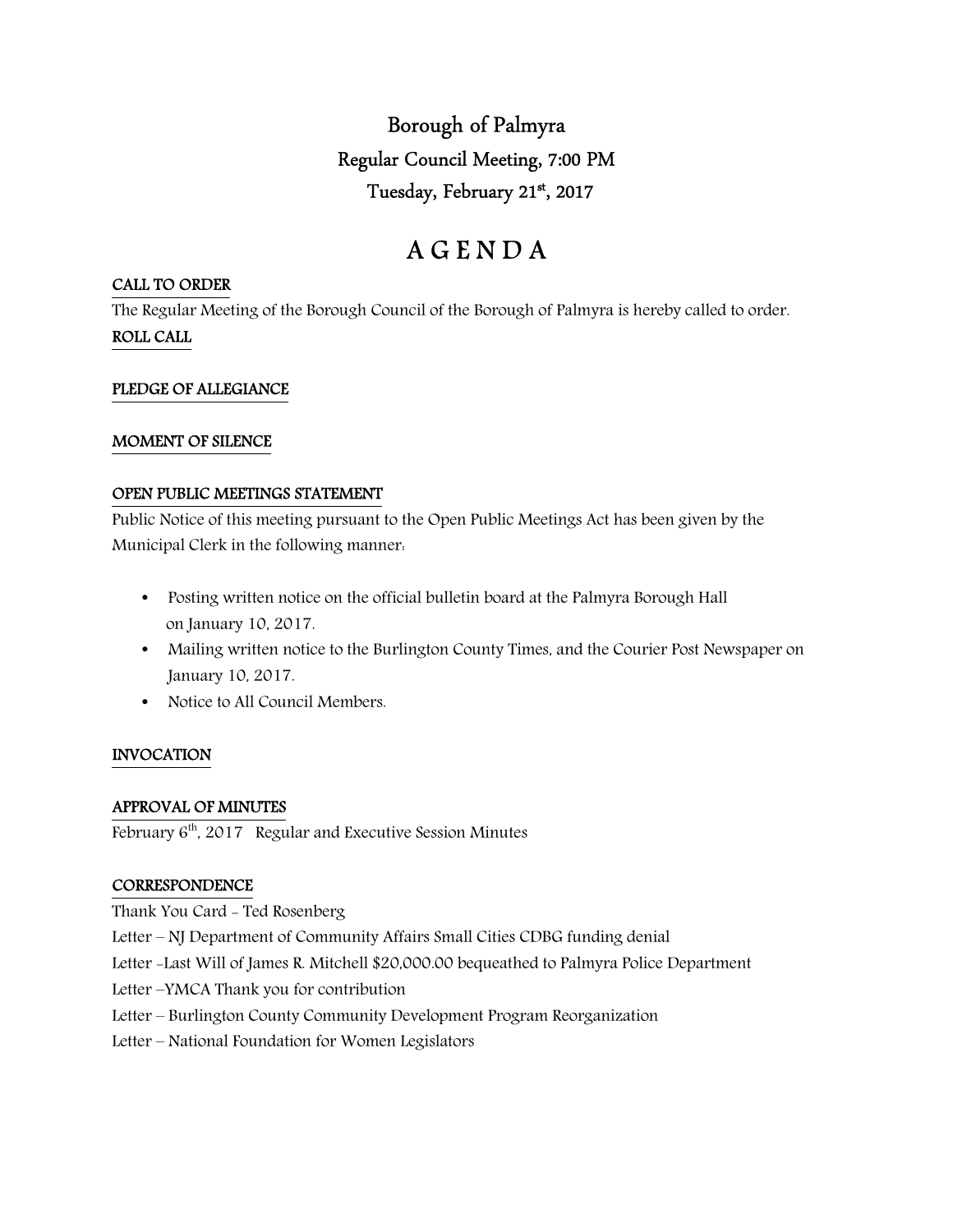## PUBLIC PORTION

This public portion is for discussion on professional updates, resolutions and ordinances listed on the agenda. Please sign in at the podium, state your name and address for the record. Council will give all comments appropriate consideration. Each citizen will be allotted up to five (5) minutes to speak, in order to allow everyone an opportunity to ask questions and express their opinions or concerns. Please direct all comments to the Mayor. Each citizen may only speak once during each public portion.

## ORDINANCE ON FIRST READING (public hearing March 20<sup>th</sup>, 2017).

Ordinance 2017-1, An Ordinance Of The Borough Of Palmyra, County Of Burlington, State Of New Jersey, Establishing Policy for Property Tax Exemption on Dwelling House of One Hundred Percent Totally Disabled Veteran or Surviving Spouse.

Ordinance 2017-2, An Ordinance of the Borough of Palmyra, County of Burlington, State Of New Jersey, Amending Chapter 90: Vehicles and Traffic of the Code of the Borough of Palmyra Designating W. Charles Street and Park Avenue A Multi-Stop Intersection.

## RESOLUTIONS Consent Agenda

Resolution 2017-70 to Resolution 2017-82 will be enacted as a single motion, if any resolution needs additional discussion it will be removed from the consent agenda and voted on separately.

- Resolution 2017-70, Resolution Authorizing the Cancellation of Taxes for a Totally Disabled Veteran Located at Block 52.01 Lot 1.
- Resolution 2017-71, Resolution Authorizing the Cancellation of Municipal Certificate of Sale for Block 74, Lot 9
- Resolution 2017-72, Resolution Appointing William Lunemann as Electrical Sub-code Official, Effective January  $1<sup>st</sup>$ , 2017 thru December 31 $<sup>st</sup>$ , 2017.</sup>
- Resolution 2017-73, Resolution Appointing Donna Condo as Public Agency Compliance Officer For the Borough of Palmyra
- Resolution 2017-74, Resolution Authorizing the Mayor to Execute a Shared Service Agreement Between the Borough of Palmyra and the Township of Cinnaminson for the Purchase of Brine Solution
- Resolution 2017-75, Resolution Rejecting Bids Received January  $24<sup>th</sup>$ , 2017 for Waterfront Park Project as all Bids Exceeded the Engineer's Estimate, Pursuant to Maser Consulting's Letter dated February 3<sup>rd</sup>, 2017.
- Resolution 2017-76 Resolution Authorizing the Award of a Non-Fair and Open Contract for-Professional Engineering Services to Maser Consulting, P.A.
- Resolution 2017-77 Resolution Authorizing the Funding of the Borough of Palmyra Share of the MACCS Contract with Central Jersey Waste & Recycling for Basic Service Solid Waste and Bulk Collection
- Resolution 2017-78, Resolution Authorizing the Acceptance of \$1,000.00 as the Total Balance due the Borough of Palmyra for all Housing Rehabilitation Program Funding pursuant to the Short Sale of the property located at 448 Delaware Avenue, Palmyra, NJ.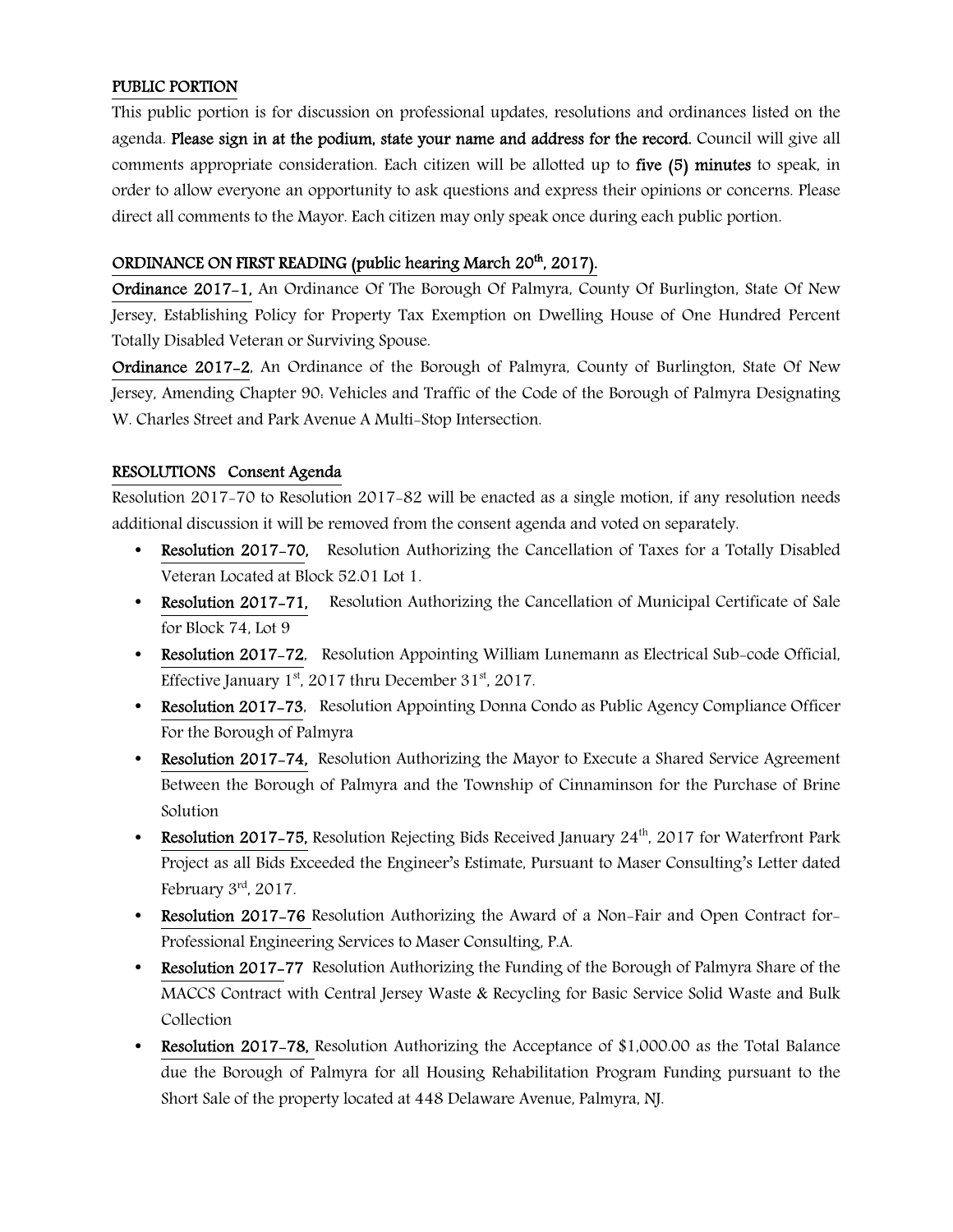- Resolution 2017-79, Resolution Authorizing the Award of a Non-Fair and Open Contract for Professional Consulting Services to V-Comm, LLC, pursuant to Solicitor and CFO's review and approval.
- Resolution 2017-80, Resolution Authorizing the Submission of a Strategic Plan for the Borough of Palmyra Municipal Alliance Grant
- Resolution 2017-81, Resolution To Confirm the Governing Body's Council Committee Appointments for 2017
- Resolution 2017-82, Resolution Authorizing the Payment of Bills for the Month of February 2017 In The Amount Of \$1,751,739.95.

## MOTIONS

Approval of Treasurer's Report January 2017

## MAYOR'S APPOINTMENTS

Land Use Board Alternate Members

## COMMUNITY SPOTLIGHT

- Cub Scout Pack #9
- Palmyra Day Free CPR Training

#### DISCUSSION ITEMS

- Tony's Barber Shop
- NJ DEP Tree Recovery Campaign

#### ADMINISTRATOR REPORT

- Habitat for Humanity; Contract for Purchase of Real Estate for Tri-Boro Vets Property
- Tree Service Bid

#### COMMITTEE REPORTS

PUBLIC COMMENT Please sign in at the podium and state your name and address for the record. Council will give all comments appropriate consideration. Each citizen will be allotted up to five (5) minutes to speak, in order to allow everyone an opportunity to ask questions and express their opinions or concerns. Please direct all comments to the Mayor. Each citizen may only speak once during each public portion.

## MAYOR AND COUNCIL COMMENTS.